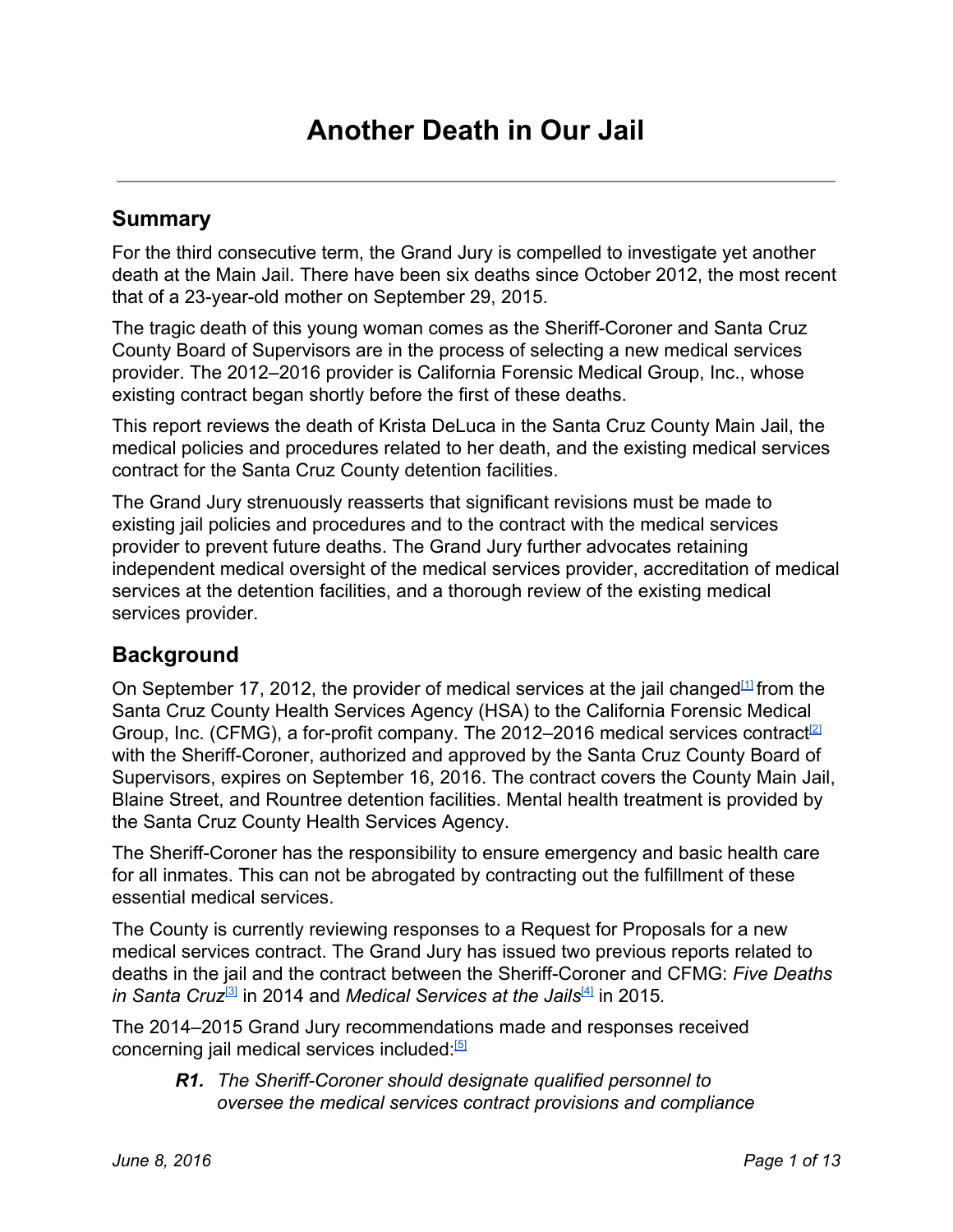*with standards. Response:Will not be implemented [with explanation].*

- *R2. The SheriffCoroner should obtain independent oversight of its jail medical services by medically qualified personnel. Response: Will not be implemented [with explanation].*
- **R5.** The Sheriff-Coroner should require, at the time of contract *renewal, that the jail medical services provider obtain and maintain California Medical Association-Institute for Medical Quality accreditation for the Main Jail, Blaine Street and Rountree detention facilities. Response: Requires further analysis [with explanation].*

We find the Sheriff's responses unsatisfying.

There have been six deaths in the Main Jail since October 2012. The sixth and most recent death occurred on September 29, 2015. It is important to note that not all of the six inmates died while under the direct medical care of CFMG.

| <b>Name</b>             | Age | <b>Date of Death</b> | <b>Reported Cause of Death</b>                              |
|-------------------------|-----|----------------------|-------------------------------------------------------------|
| <b>Richard Prichard</b> | 59  | 10/06/12             | <b>Heart attack</b>                                         |
| <b>Brant Monnett</b>    | 47  | 11/20/12             | Narcotic overdose                                           |
| <b>Bradley Dreher</b>   | 47  | 1/13/13              | Asphyxiation by hanging                                     |
| Amanda Sloan            | 30  | 7/17/13              | Asphyxiation by hanging                                     |
| <b>Sharyon Gibbs</b>    | 65  | 11/5/14              | Natural causes                                              |
| Krista DeLuca           | 23  | 9/29/15              | Aspiration pneumonia, dehydration from<br>opiate withdrawal |

*Santa Cruz Main Jail InCustody Deaths from October 2012 through March 2016*

*Sources: Five Deaths in Santa Cruz* [\[3\]](http://www.co.santa-cruz.ca.us/Departments/GrandJury/GrandJuryFinalReportandResponses2013-2014.aspx) in 2014*, Medical Services at the Jails* [\[4\]](http://www.co.santa-cruz.ca.us/Portals/0/County/GrandJury/GJ2015_final/MedicalServicesattheJails.pdf) in 2015, and the autopsy report for Krista DeLuca.<sup>61</sup>

Two of those deaths have been related to the withdrawal or detoxification from controlled substances (opiates) while under the medical care of CFMG. The Grand Jury has the authority to evaluate the Sheriff's Office, the detention facilities, the policies and procedures reviewed and approved by the Sheriff's Office, and the contract between the Sheriff''s Office and CFMG. The Grand Jury does not have the authority to investigate the California Forensic Medical Group, Inc., a for-profit company.

Death rates for jails are collected by the U.S. Bureau of Justice Statistics. For the years 2000–2013 death rates at local jails have ranged from 123 to 151 per 100,000 inmates per year.<sup>[\[7\]](http://www.bjs.gov/content/pub/pdf/mljsp0013st.pdf#page=13)</sup> During this 13 year period, 82% of local jails had zero deaths recorded.<sup>[7]</sup> The Santa Cruz County jail population is roughly 500.<sup>[\[8\]](http://www.scsheriff.com/Home/Corrections/JailPopulationReport.aspx)</sup> Therefore, we could expect at most three deaths in our jails in four years; there have been more than twice that number of deaths in the four years under the 2012–2016 contract.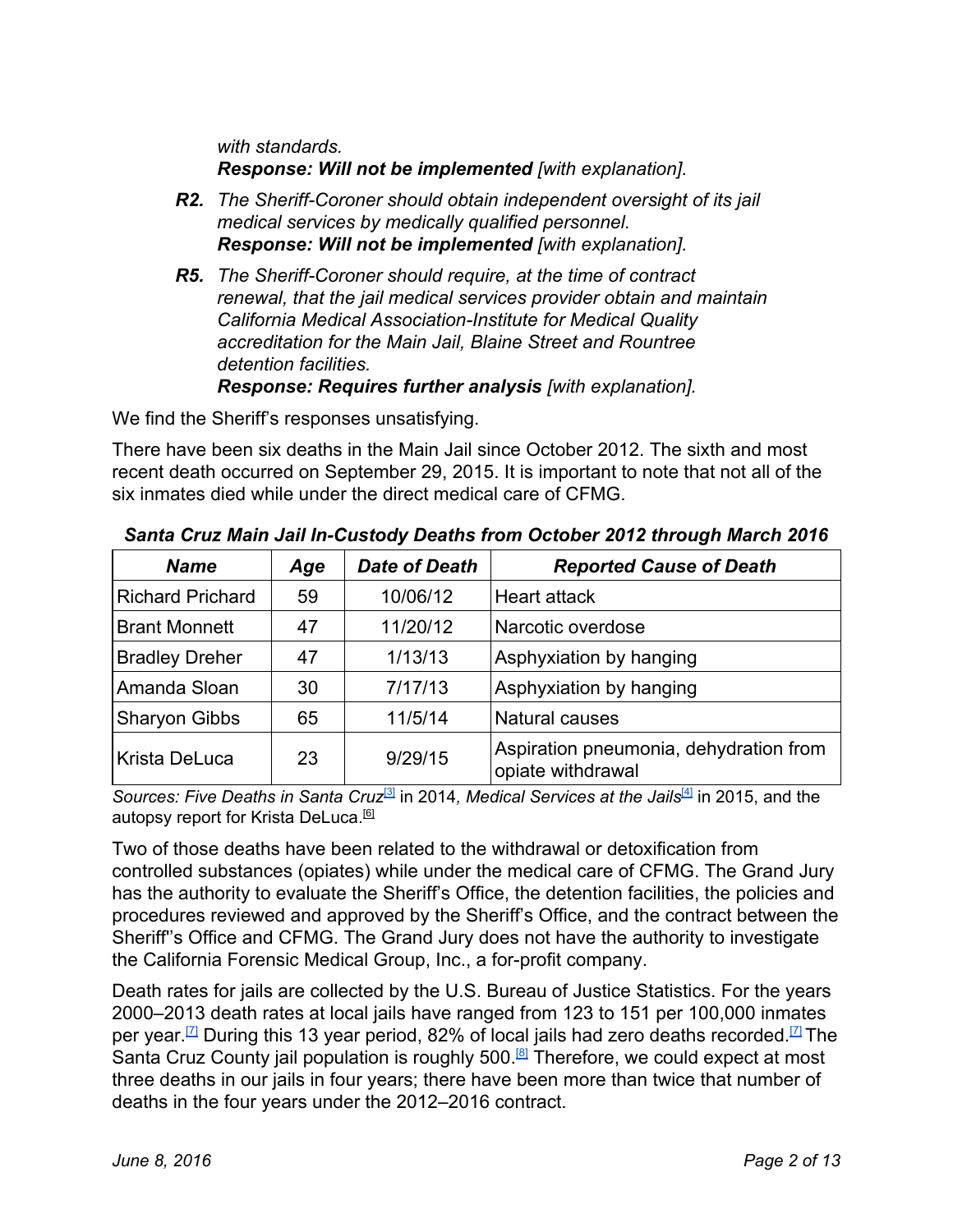Jail inmates are a medically vulnerable population, whether due to poor health habits, poverty, old age, lack of medical care or, as in the case of Krista DeLuca, drug or alcohol addiction. The Sheriff's Office is responsible for the health care of inmates and our investigation made note of the efforts taken by Corrections Officers in providing humane assistance and care to these fragile inmates. What the Grand Jury found to be so disturbing in Ms. DeLuca's case was that she was under medical care during the four-day period in which she slowly died. Ms. DeLuca did not die from a drug overdose; this 23-year-old woman died from complications from an ostensibly medically supervised drug withdrawal.

> *Six inmate deaths have occurred at the Main Jail since October 2012, two of which were related to opiate withdrawals or detoxification while under the medical care of CFMG.*

# **Scope**

The focus of this report is to review three issues: the most recent death in the jail, the medical policies and procedures reviewed and approved by the Sheriff's Office related to that death, and the existing medical services contract between Santa Cruz County and California Forensic Medical Group, Inc. The following documents were examined:

- The contract between the Sheriff-Coroner and CFMG $[2]$
- Four medical policies approved by the Sheriff's Office related to the death:
	- Pre-Detention Medical Evaluation/Intake Health Screening
	- Chronic Care
	- Chemically Dependent Inmates
	- Reporting In-Custody Deaths
- The 2013–2014 $^{31}$  and 2014–2015 $^{41}$  Grand Jury reports
- The autopsy report<sup>[6]</sup> for Krista DeLuca
- Title 15 Inspection of the Main Jail by the Health Services Agency, April and May 2015<u><sup>(9)</sup></u>
- The Federal Bureau of Prisons, Clinical Practice Guidelines, *Detoxification of Chemically Dependent Inmates,* February 2014 [\[10\]](https://www.bop.gov/resources/pdfs/detoxification.pdf)

Interviews were conducted and the Grand Jury toured and inspected the Main Jail.

*The Grand Jury does not have the authority to investigate the California Forensic Medical Group, Inc., a for-profit company.*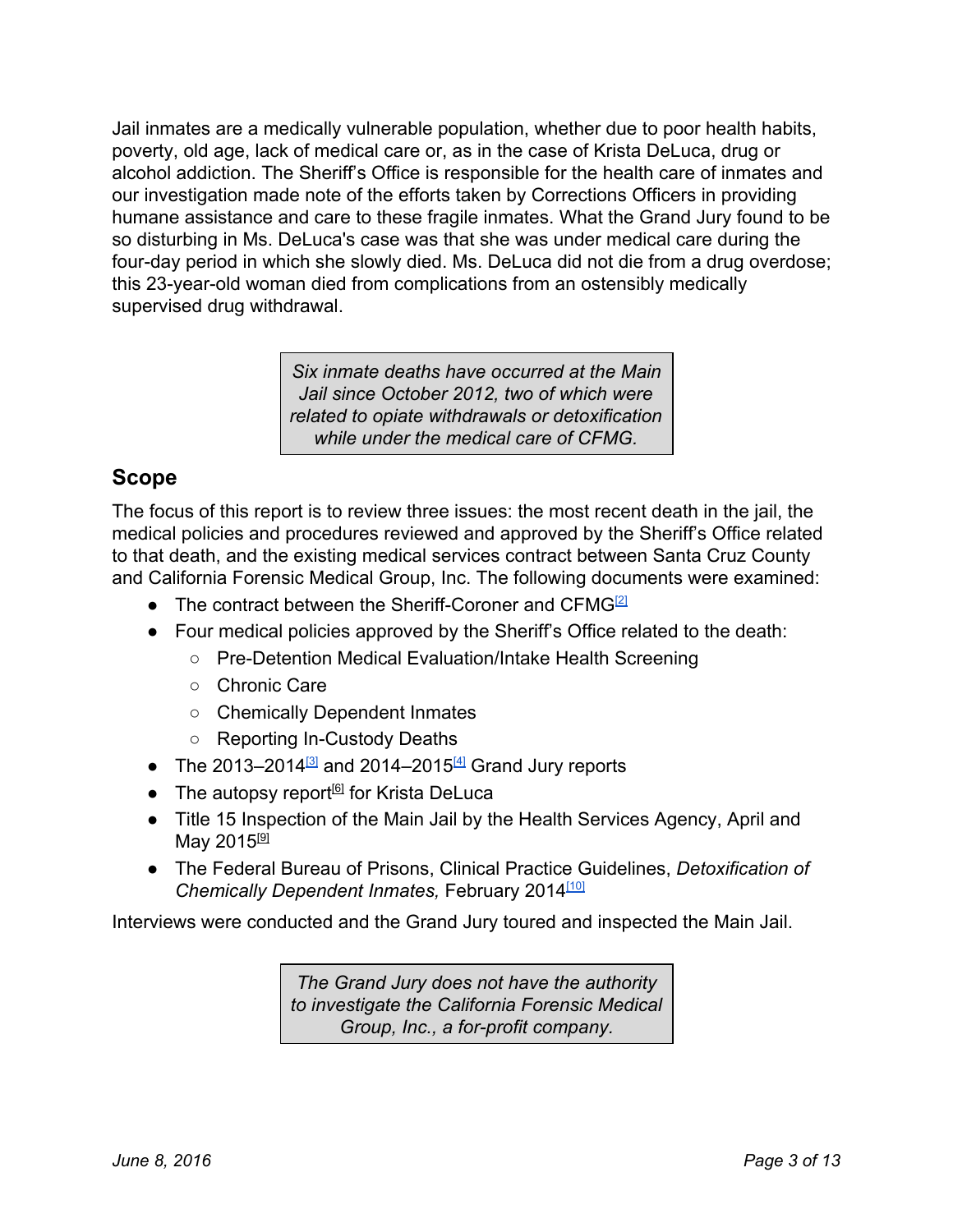# **Investigation**

### *Death*

Krista DeLuca was taken into custody on September 25, 2015, and died four days later in the County Main Jail on September 29, 2015. The autopsy stated the cause of death was:

*Acute aspiration pneumonia, dehydration and probable electrolyte imbalance due to protracted vomiting associated with opiate withdrawal and opiate dependence from chronic heroin abuse.* [6]

In common terms, this says in part that Ms. DeLuca died after four days of vomiting, depleting her body of essential minerals and hydration, ultimately inhaling her own vomit and developing pneumonia.

As an inmate of the County Main Jail, Ms. DeLuca was under the medical care of CFMG. For a chronology of the four days of events leading to her death see [Appendix](#page-12-0) A.

After reviewing the records from the jail and conducting interviews, the Grand Jury found that the Corrections Officers at the facility followed their policies and procedures and provided both professional and compassionate care to Krista DeLuca. The Grand Jury has jurisdiction to investigate the Sheriff-Coroner's oversight of the CFMG contract, but the Grand Jury does not have authority to investigate CFMG directly. The Sheriff's Office has not issued a public report on Ms. DeLuca's death and the actions or inactions of CFMG.

#### *Medical Policies and Procedures Approved by the Sheriff-Coroner*

As part of the contract between CFMG and the Sheriff-Coroner, the *Medical and Mental Health Care Procedure Manual* is reviewed and approved by the Sheriff's Office prior to its implementation. Four policies were reviewed by the Grand Jury for compliance to California Title 15 requirements for adult detention facilities:

- *1. PreDetention Medical Evaluation/Intake Health Screening* This policy meets the requirements of Title 15.<sup>[11]</sup>
- *2. Chronic Care*

This policy meets the requirements of Title 15.

*3. Chemically Dependent Inmate Policy*

This policy does not meet the requirements of the Title 15, Section 1213, which states in part:

*The responsible physician shall develop written medical policies on detoxification which shall include a statement as to whether detoxification will be provided within the facility or require transfer to a licensed medical facility. The facility detoxification protocol*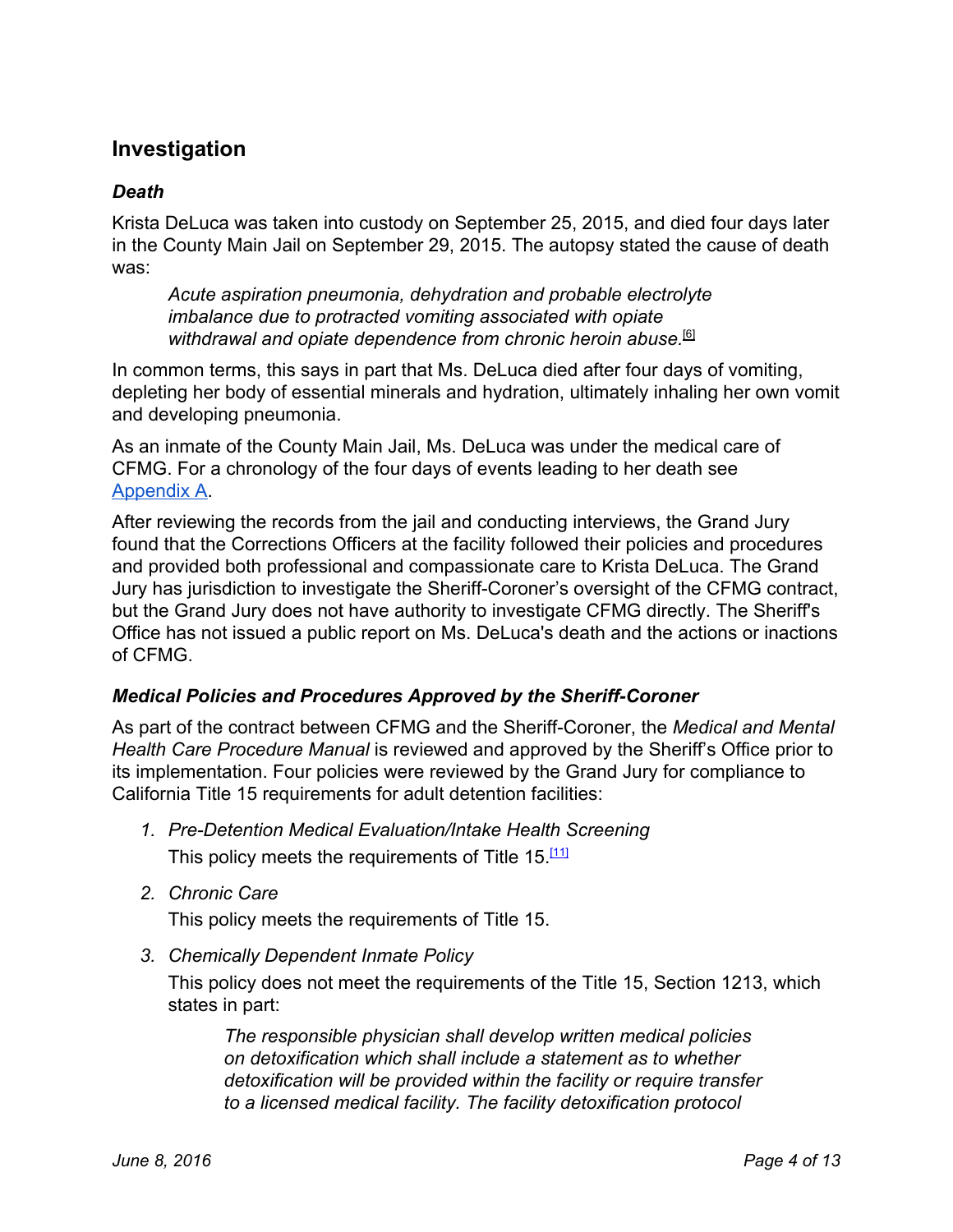*shall include procedures and symptoms necessitating immediate transfer to a hospital or other medical facility.*

The Grand Jury found that the *Chemically Dependent Inmates Policy* does not specify what symptoms necessitate immediate transfer to a hospital or other medical facility. The policy does not address how chemically dependent inmates are identified other than self report or staff report.

Also missing from this policy is the use of an objective opiate withdrawal screening tool such as the Clinical Opiate Withdrawal Scale (COWS).<sup>[\[12\]](https://www.drugabuse.gov/sites/default/files/files/ClinicalOpiateWithdrawalScale.pdf)</sup> This simple 11 item questionnaire provides an objective measurement of the stage and severity of an inmate's opiate withdrawal and helps staff with treatment decision making.

*4. Reporting InCustody Deaths*

This policy meets the requirements of Title 15.

The Grand Jury reviewed the *Detoxification of Chemically Dependent Inmates, Federal Bureau of Prisons Clinical Practice Guidelines, February 2014*. [\[10\]](https://www.bop.gov/resources/pdfs/detoxification.pdf) The document provides guidelines for the medical management of withdrawal from addictive substances for federal inmates. The Grand Jury recommends this document be reviewed and evaluated by the Sheriff-Coroner and the applicable guidelines be incorporated into the Sheriff's Office policies and procedures.

### *Why did CFMG medical staff not transfer Krista DeLuca to a hospital?*

*The Grand Jury can not investigate this because actions by a forprofit contractor are not within our jurisdiction.*

### *Contract between the Sheriff-Coroner and CFMG*

The Grand Jury reviewed the existing contract between the Sheriff-Coroner and CFMG, which expires on September 16, 2016. Five areas of concern were noted:

*1. Responsibility for Health Care Services*

The contract states (page 0172) the following regarding responsibility:

#### *Final medical judgements rest with the Medical Director of CFMG, or designee.*

The Sheriff-Coroner, who is ultimately responsible for emergency and basic health care services to all inmates, should have the ability to retain additional independent medical assessment for life-threatening or emergency circumstances.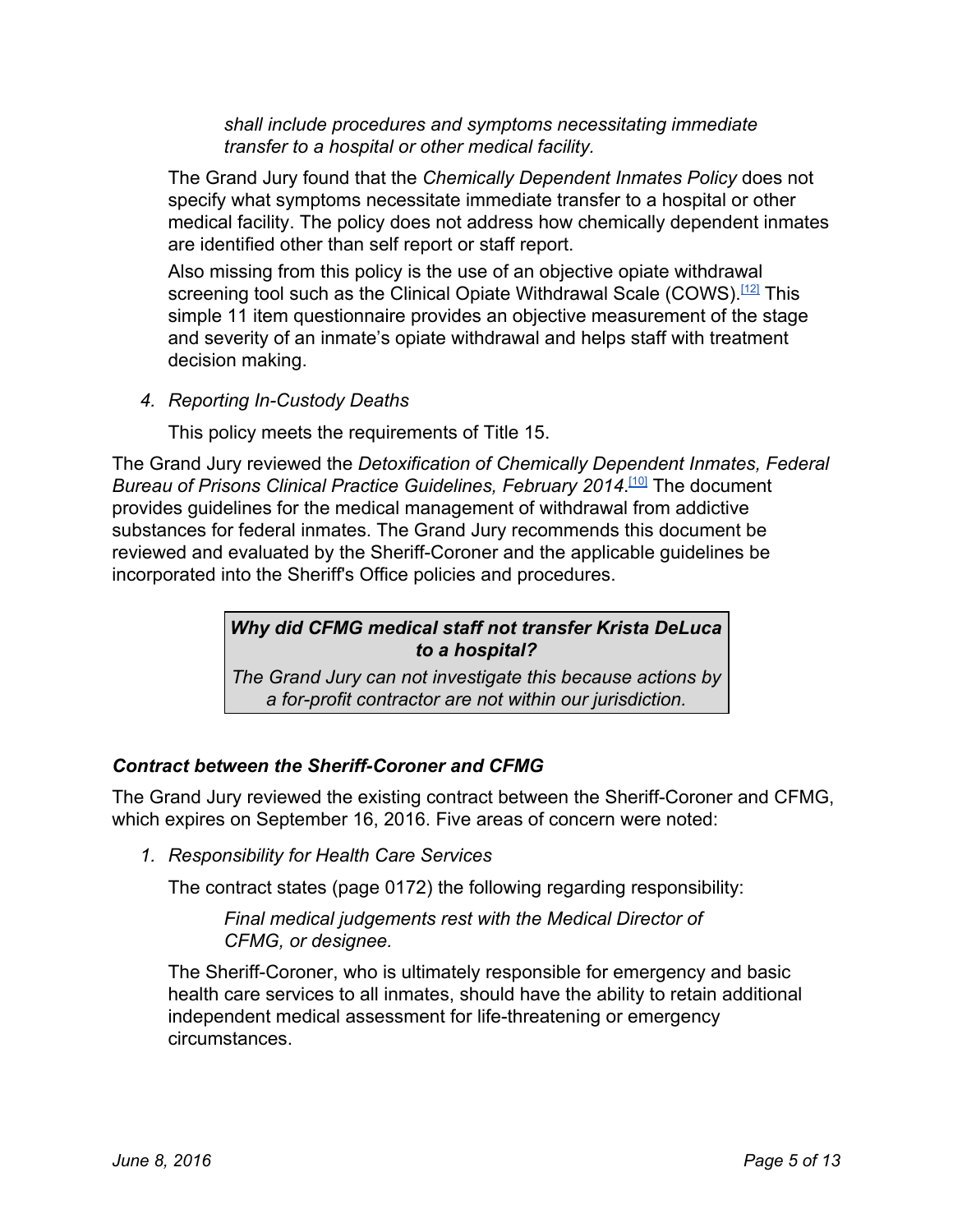2. Compliance with CMA-IMQ Accreditation Standards<sup>[\[13\]](http://www.imq.org/)</sup>

The contract states (page 0172) the following regarding compliance with standards:

*All health care services will comply with Title 15, the CMAIMQ Accreditation Standards for Adult Correction Facilities and all other applicable laws, regulations, codes and guidelines relating to health care services and programs in adult correction facilities in the State of California.*

The contract does not specifically state CFMG must seek and obtain CMA-IMQ accreditation, only that they must comply with the accreditation standards. The Grand Jury found no documentation that the medical services at detention facilities under CFMG's management were compliant with CMA-IMQ accreditation standards.

#### *3. Detoxification Treatment*

The contract states (page 0185-0186) the following relating to detoxification treatment:

*Inmates who are unresponsive and/or whose condition is deemed by CFMG health services staff as unsuitable for housing in the jail will be transported to either Dominican Hospital or Watsonville Community Hospital for treatment.*

CFMG medical staff did not transfer Krista DeLuca to a hospital. The Grand Jury can not investigate this because actions by a for-profit contractor are not within our jurisdiction.

#### *4. Emergency and Catastrophic Costs*

The contract states (page 0217) the following relating to emergency and catastrophic costs:

*CFMG will pay all hospital emergency/catastrophic medical care costs up to \$15,000 per inmate for each medical/surgical inpatient episode.*

The Grand Jury believes this is a disincentive to admit inmates to a hospital for necessary medical treatment, and recommends removing this clause from the contract, an action currently being considered by the Sheriff's Office.

> *The Board of Supervisors and the Sheriff-Coroner should thoroughly review and revise the existing medical services contract and critically evaluate the performance of the 2012–2016 medical services provider.*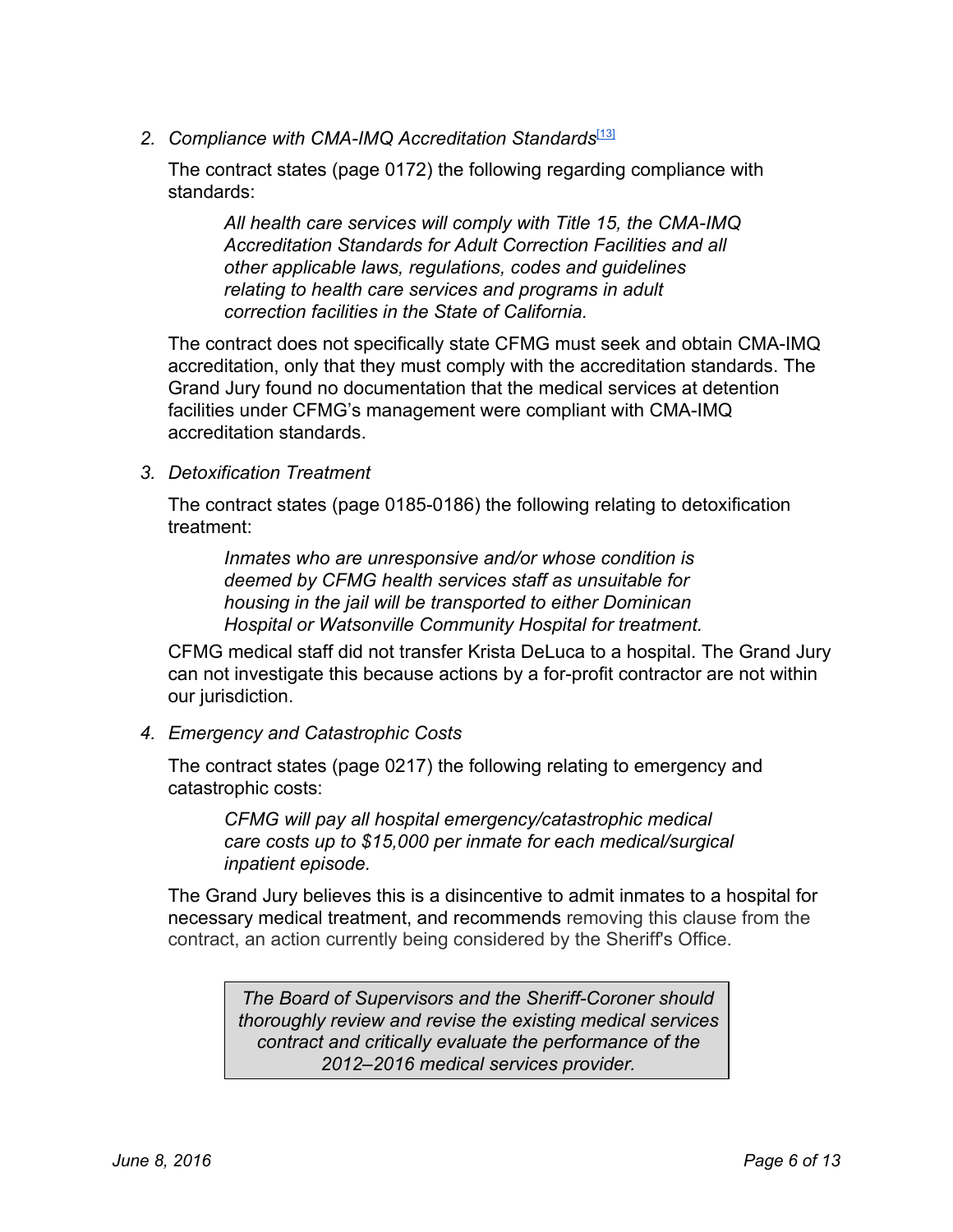### *5. Outside Review of Contract and the Medical Services Contractor*

There is no on-going independent county medical oversight of the detention facility medical services provider or contract compliance related to medical issues. The Grand Jury believes retaining medically qualified personnel familiar with medical services within institutions and contract compliance is necessary to ensure basic health care for all inmates.

#### *Investigative Facts Summary*

- 1. The Sheriff-Coroner has the responsibility to ensure provision of emergency and basic health care services to all inmates in Santa Cruz County detention facilities, even when contracting with a medical services provider for jail health care services.
- 2. The 2012–2016 contract with CFMG for medical services at the county detention facilities began on September 17, 2012, and ends on September 16, 2016.
- 3. There have been six inmate deaths in the Main Jail since October 2012.
- 4. The Santa Cruz County detention facilities are not accredited by the California Medical Association-Institute for Medical Quality. The contract states that all health care services will comply with the California Medical Association-Institute for Medical Quality standards, but there is no specific requirement for accreditation.
- 5. The Sheriff's Office and Board of Supervisors have the option of continuing with a private contractor for jail medical services or returning to the Santa Cruz County Health Services Agency.
- 6. The Sheriff's Office at times refers to placing at-risk inmates in the infirmary, when in fact they are placed in the Observation Unit. The Observation Unit is not an infirmary.
- 7. The most recent Title 15 annual inspection for detention facilities conducted by the Santa Cruz County Health Services Agency in April and May 2015 shows that compliance with the detoxification treatment requirements (Title 15, Section 1213) was marked as "not applicable."
- 8. The Sheriff-Coroner declined to implement most recommendations in the 2013–2014 and 2014–2015 Grand Jury Reports.
- 9. Sheriff-Coroner Watch Commanders have the authority to override the medical service provider's decision and escalate to a higher level of medical care in life-threatening emergency circumstances.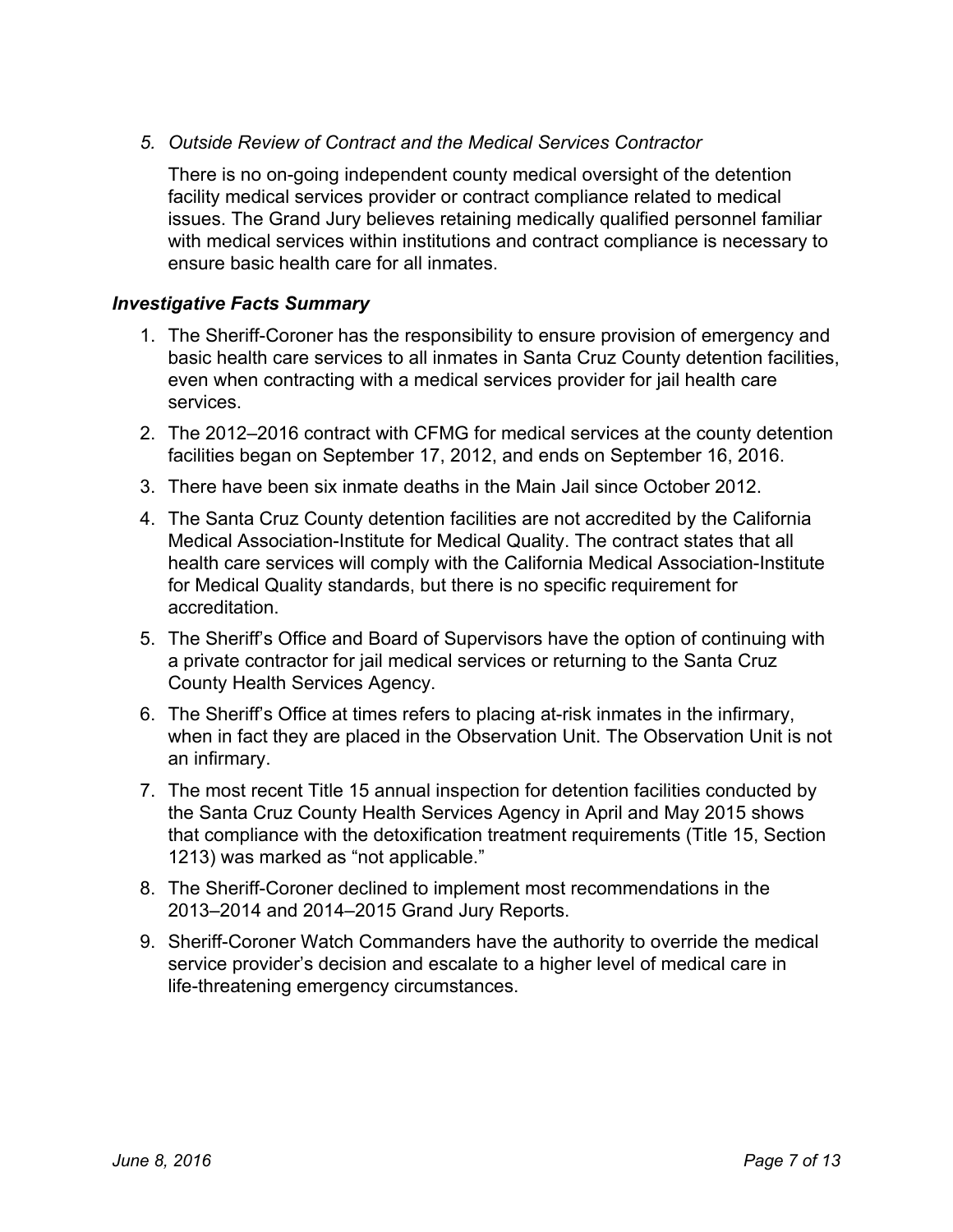# **Findings**

- **F1.** There is no publicly available comprehensive report identifying the cause of Krista DeLuca's death, the activities of the Sheriff-Coroner's Office, and the activities of the medical services provider related to her death.
- **F2.** There is no independent county oversight, by a qualified medical professional, of both the medical services provider (CFMG) and the contract.
- **F3.** The 2012–2016 contract does not allow the Sheriff's Office to retain additional independent medical providers but the Watch Commander can override the medical service provider's decision and escalate to a higher level of medical care in life-threatening emergency circumstances.
- **F4.** The 2012–2016 contract requirement that the jail medical services provider pay up to \$15,000 per inmate admitted to a hospital may be a deterrent to admitting inmates in need of hospital medical care.
- **F5.** The Health Services Agency completed the required 2015 annual Title 15 inspection of the Main Jail but did not identify if the facility was in compliance with the Detoxification Treatment requirements (Title 15, Section 1213).
- **F6.** There is no documentation that the Santa Cruz County facilities have been evaluated for compliance with the CMA-IMQ medical accreditation standards for detention facilities.
- **F7.** The *Chemically Dependent Inmate Policy* lacks objective measurement tools for assisting the medical staff with their clinical decision making and determination of when a patient requires a higher level of medical care.
- **F8.** The *Chemically Dependent Inmate Policy* does not include procedures and symptoms necessitating immediate transfer to a hospital or other medical facility.
- **F9.** The *Chemically Dependent Inmate Policy* and the Sheriff's *Medical and Mental Health Care Procedure Manual* lack guidance for when an inmate should be transferred to a hospital for a higher level of care or when an inmate should be placed on IV hydration.
- **F10.** The *Detoxification of Chemically Dependent Inmates,* Federal Bureau of Prisons Clinical Practice Guidelines, February 2014, contains useful information related to recommended standards for the medical management of withdrawal from addictive substances.
- **F11.** The Sheriff's Office at times refers to placing at-risk inmates in the infirmary, when in fact they are placed in the Observation Unit. The Observation Unit is not an infirmary. The Grand Jury finds this misnomer to be misleading to the public and endangering of the public trust.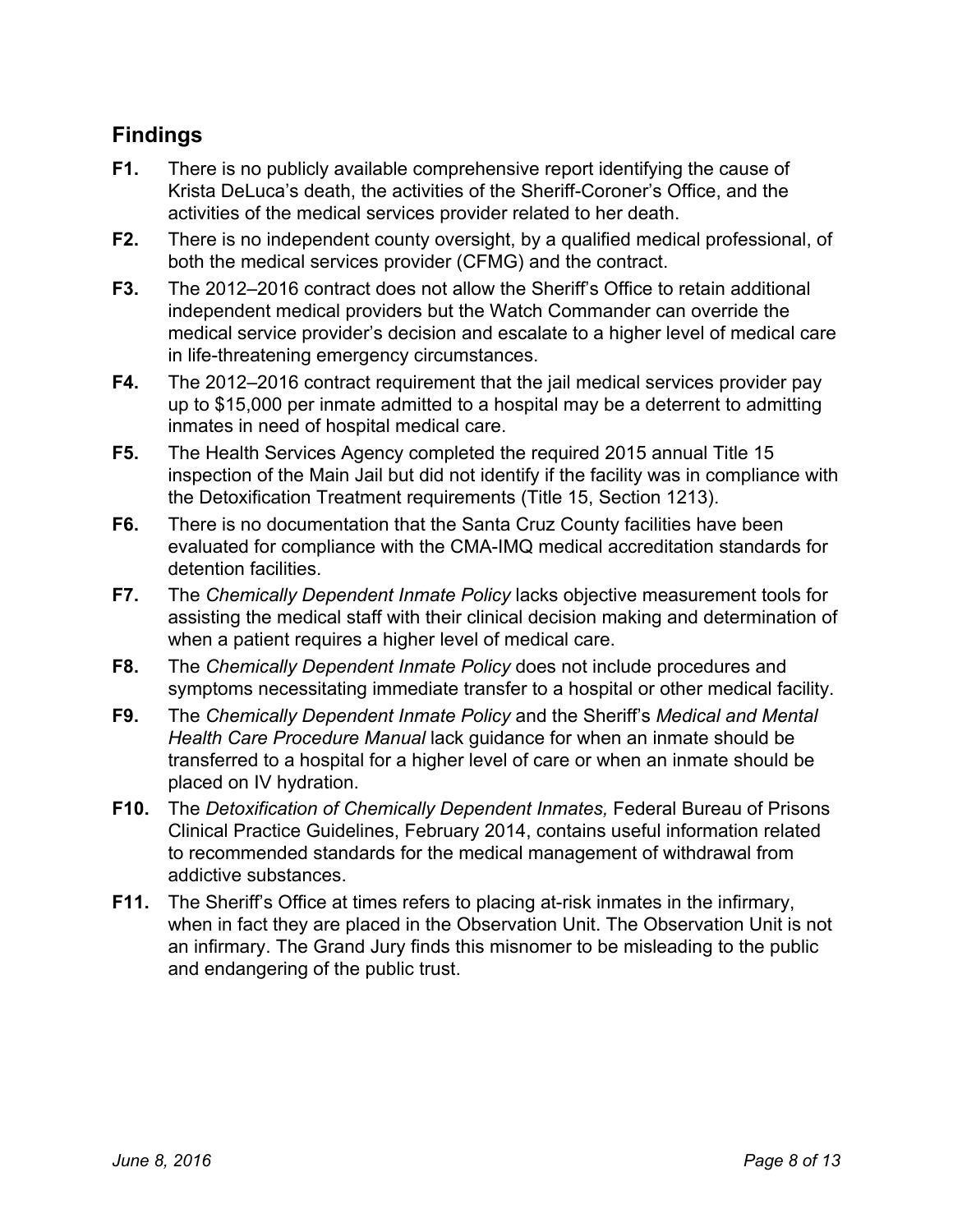# **Recommendations**

- **R1.** The Sheriff-Coroner should complete a comprehensive report of every jail death including, but not limited to: the cause of death; the activities of the Sheriff's Office and medical services provider related to the death; and recommendations, if any, for improvement. This report should be made available to the Board of Supervisors and the public. (F1)
- **R2.** The Sheriff-Coroner should retain independent oversight of the jail medical service provider and their contract by medically qualified professionals. (F2)
- **R3.** Prior to approving a new medical services contract, the Sheriff-Coroner and Board of Supervisors should thoroughly review the existing contract and evaluate the performance of the 2012–2016 medical services provider with the assistance of qualified medical personnel. (F1–10)
- **R4.** The Sheriff-Coroner should revise the medical services contract to allow an independently retained medical provider to escalate medical care under life-threatening emergency circumstances. (F3)
- **R5.** The Sheriff-Coroner and Board of Supervisors should delete the contract requirement that the medical provider pay up to \$15,000 per inmate for each inmate emergency or catastrophic transfer to hospital care. (F4)
- **R6.** The Health Services Agency should complete the annual 2016 Title 15 inspection and identify if the facility is in compliance with the Detoxification Treatment requirements (Title 15, Section 1213), as required by state law. (F5)
- **R7.** The Sheriff-Coroner and Board of Supervisors should require in the contract that the medical services provider for detention facilities obtain and maintain accreditation from the California Medical Association-Institute for Medical Quality for adult detention facilities. (F6)
- **R8.** The Sheriff-Coroner should require that the *Chemically Dependent Inmate Policy* include the use of objective measurements of opiate detoxification stages, such as the Clinical Opiate Withdrawal Scale (COWS), to assist the medical staff in making more objective decisions regarding treatment. (F7)
- **R9.** The Sheriff-Coroner should work with the medical services provider to revise the *Chemically Dependent Inmate Policy* to comply with California Code of Regulations, Title 15, Section 1213, regarding procedures and symptoms necessitating immediate transfer to a hospital or other medical facility. (F8)
- **R10.** Clear guidelines need to be established in the Sheriff's *Medical and Mental Health Care Procedure Manual* for when an inmate should be given a higher level care such as IV hydration or transfer to a hospital. (F9)
- **R11.** The Sheriff-Coroner should review *Detoxification of Chemically Dependent Inmates,* Federal Bureau of Prisons Clinical Practice Guidelines, February 2014, and revise applicable Sheriff's policies and procedures to meet or exceed federal guidelines. (F10)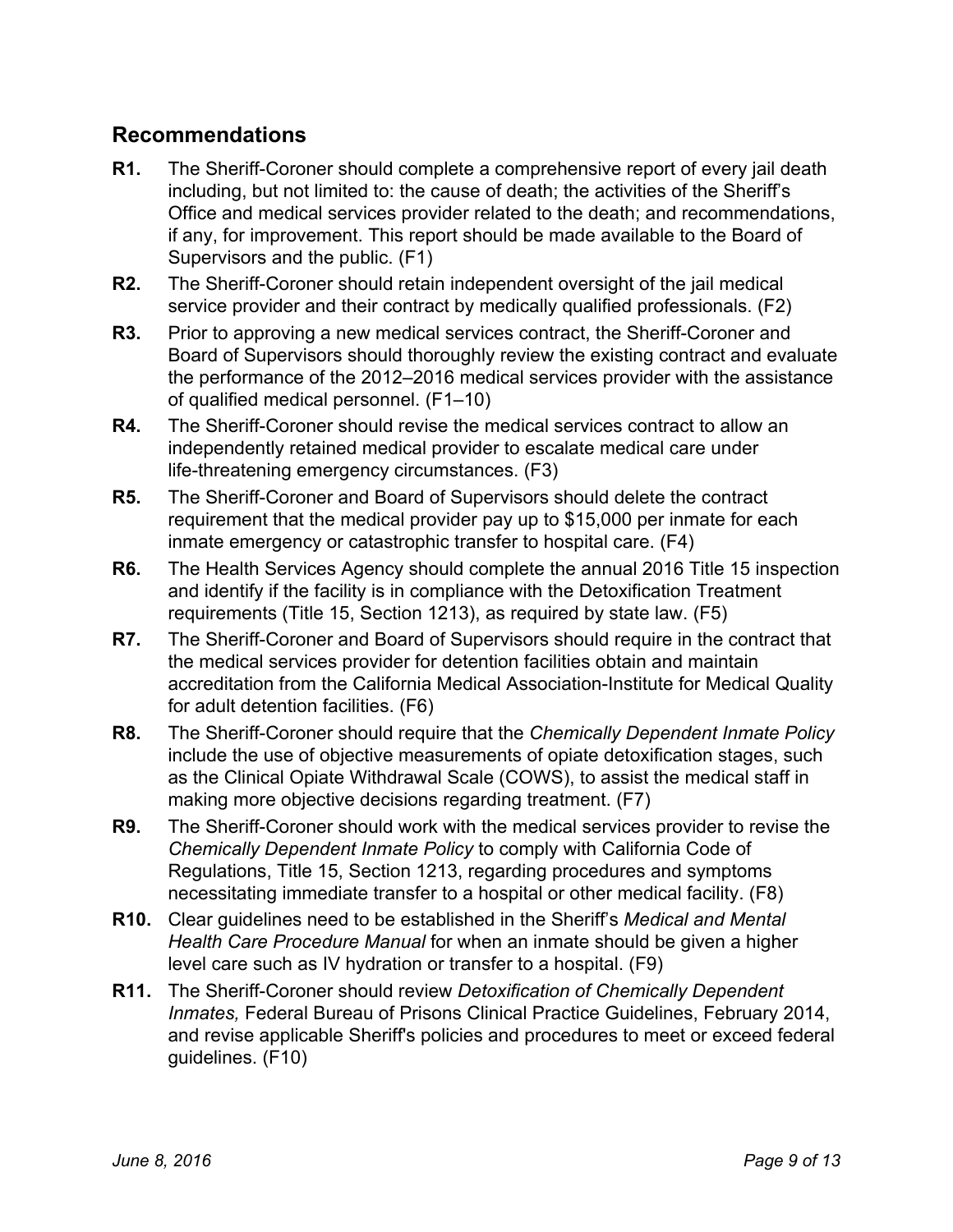**R12.** The Sheriff-Coroner should stop referring to the Observation Unit as an infirmary unless major steps are taken to improve the medical services provided in this unit. Continuing to refer to this group of observation cells as an infirmary is misleading to the public and does a disservice to the public trust. (F11)

### **Commendation**

**C1.** In this entire unfortunate situation, there is but one bright spot. The Corrections Officers who watched over Krista DeLuca during her last hours carried out their duties with professionalism and compassion for their charge by making small but meaningful efforts to preserve her dignity during her last hours.

The Corrections Officer who was working at the booking desk was concerned for Ms. DeLuca's safety and kept her in booking so he could keep a closer watch on her. Corrections Officers in the Observation Unit made efforts to provide water and assistance while performing their required duties.

### **Responses Required**

| <b>Respondent</b>                                | <b>Findings</b> | <b>Recommendations</b>          | <b>Respond Within/</b><br><b>Respond By</b> |
|--------------------------------------------------|-----------------|---------------------------------|---------------------------------------------|
| Santa Cruz County<br>Sheriff-Coroner             | $F1-F11$        | R <sub>1</sub> -R <sub>12</sub> | 60 Days<br>August 8, 2016                   |
| Santa Cruz County<br><b>Board of Supervisors</b> | $F3-F5$         | R3, R5-R7                       | 90 Days<br>September 6, 2016                |

# **Definitions**

- **Blaine Street:***Blaine Street Women's Minimum Security Facility*, Santa Cruz County's minimum-security detention facility for women, located near the Main Jail.
- **CFMG:** California Forensic Medical Group, Inc., a for-profit company.
- **CMA-IMQ:** California *Medical Association-Institute for Medical Quality.*
- **● COWS:** *Clinical Opiate Withdrawal Scale*, an evaluation tool used to rate common signs and symptoms of opiate withdrawal and monitor those symptoms over time.
- **Detention Facility:**a place to house inmates, generally short term; jail.
- **● EMS:** *Emergency Medical Services*
- **● Grand Jury:**the *Santa Cruz County Civil Grand Jury.*
- **HSA:***Health Services Agency*, a Santa Cruz County department.
- **● Infirmary:** A building or part of a building for the treatment of the sick or wounded; a hospital; esp. the sick-quarters in a religious establishment, a school, workhouse, or other institution.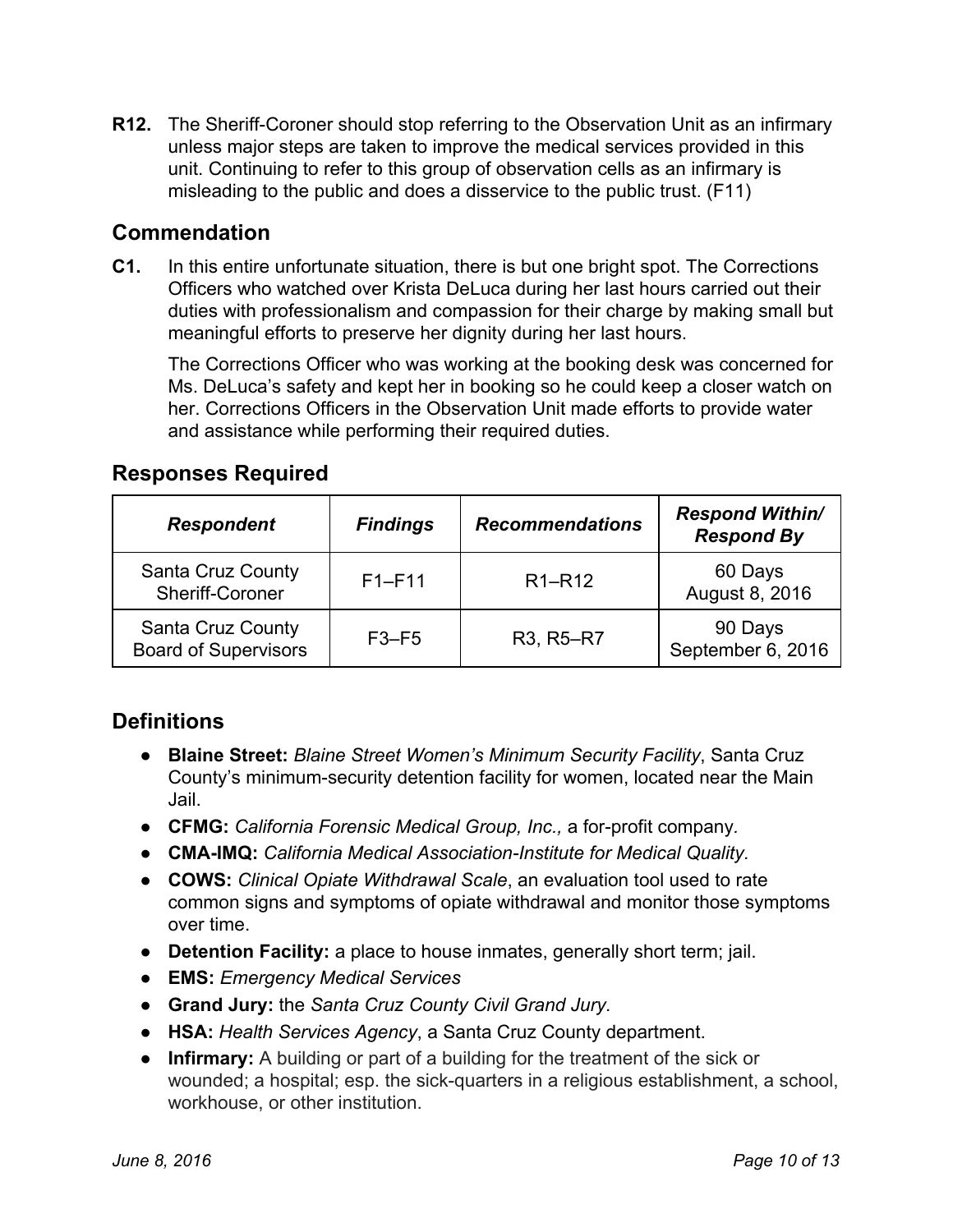- **Inmate:**inhabitant of a correctional or detention facility, either sentenced by the courts or held before trial.
- **Main Jail:***Water Street Maximum Security Jail*, the County of Santa Cruz's largest detention facility, located in the City of Santa Cruz.
- **● Observation Unit:** A unit with sixteen locked down cells, most of which are under constant video surveillance by a central control room correctional officer. These cells are used for treatment and monitoring of inmates with medical and mental health concerns.
- **Rountree:***Rountree Men's Medium Security Facility*, a medium detention facility for Santa Cruz County, located in Watsonville.
- **Title 15:**California Code of Regulations, Title 15, Division 1, Chapter 1, Subchapter 4, Minimum Standards for Local Detention Facilities.<sup>[\[9\]](http://www.bscc.ca.gov/downloads/Adult_Title_15_Strike_Out_Underline_v2012-10_BSCC.pdf)</sup>

### **Sources**

### *References*

- 1. Santa Cruz County Board of Supervisors Budget Hearings June 20, 2012. Accessed on April 5, 2015. http://sccounty01.co.santa-cruz.ca.us/supplemental\_budget\_2012-13/34-1.pdf
- 2. Santa Cruz County Contract for Medical Services at the County's Correctional Facilities, Santa Cruz County. Accessed on April 4, 2016[.](http://sccounty01.co.santa-cruz.ca.us/BDS/Govstream2/Bdsvdata/non_legacy_2.0/agendas/2012/20120814-570/PDF/017.pdf) http://sccounty01.co.santa-cruz.ca.us/BDS/Govstream2/Bdsvdata/non\_legacy\_2. 0/agendas/2012/20120814-570/PDF/017.pdf
- 3. Santa Cruz County Grand Jury. 2014. Five Deaths in Santa Cruz, An Investigation of In-Custody Deaths and Responses. Accessed on April 1, 2016. http://www.co.santa-cruz.ca.us/Departments/GrandJury/GrandJuryFinalReportan dResponses2013-2014.aspx
- 4. Santa Cruz County Grand Jury. 2015. Medical Services at the Jails. Accessed on April 2, 2016. http://www.co.santa-cruz.ca.us/Portals/0/County/GrandJury/GJ2015\_final/Medica [lServicesattheJails.pdf](http://www.co.santa-cruz.ca.us/Portals/0/County/GrandJury/GJ2015_final/MedicalServicesattheJails.pdf)
- 5. Santa Cruz County Grand Jury. 2015. Responses to Medical Services at the Jails. Accessed on May 5, 2016. http://www.co.santa-cruz.ca.us/Departments/GrandJury/GrandJuryFinalReportan dResponses2014-2015.aspx
- 6. Santa Cruz County Sheriff-Coroner. Autopsy Report 15-08118. December 31, 2015.
- 7. Mortality in Local Jails and State Prisons, 2000-2013 Statistical Tables. Accessed on April 10, 2016. <http://www.bjs.gov/content/pub/pdf/mljsp0013st.pdf>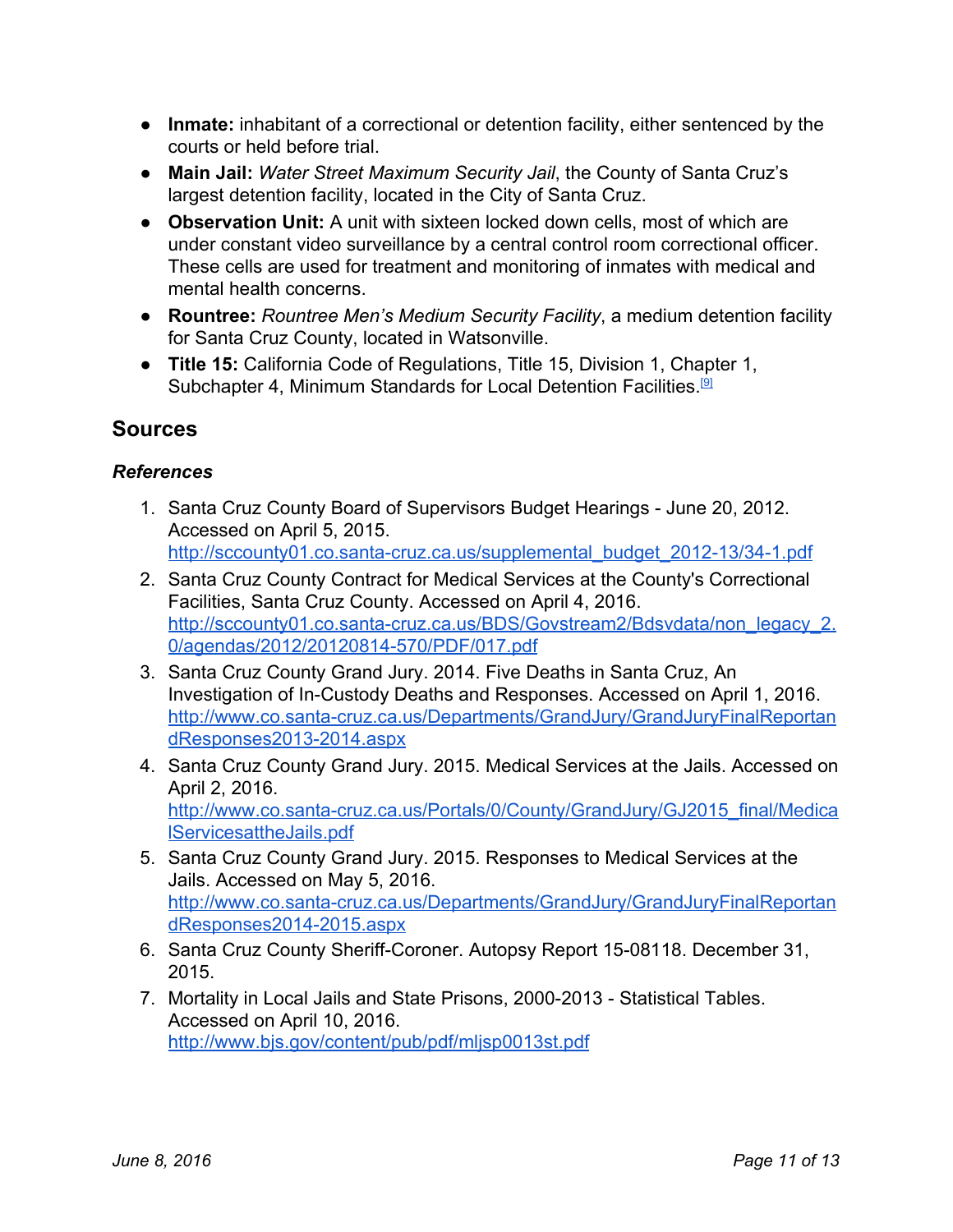8. Santa Cruz County Sheriff's Office. Jail Population Report. Accessed April 10, 2016.

<http://www.scsheriff.com/Home/Corrections/JailPopulationReport.aspx>

- 9. Santa Cruz County Health Services Agency. Title 15 April and May Inspection Report. 2015.
- 10.Federal Bureau of Prisons. Detoxification of Chemically Dependent Inmates*.* February 2014. Accessed on April 4, 2016. <https://www.bop.gov/resources/pdfs/detoxification.pdf>
- 11.State of California. California Code of Regulations Title 15, Division 1, Chapter 1, Subchapter 4, Minimum Standards for Local Detention Facilities. Accessed on April 2, 2016. [http://www.bscc.ca.gov/downloads/Adult\\_Title\\_15\\_Strike\\_Out\\_Underline\\_v2012](http://www.bscc.ca.gov/downloads/Adult_Title_15_Strike_Out_Underline_v2012-10_BSCC.pdf)-[10\\_BSCC.pdf](http://www.bscc.ca.gov/downloads/Adult_Title_15_Strike_Out_Underline_v2012-10_BSCC.pdf)
- 12.Donald R. Wesson and Walter Ling. The Clinical Opiate Withdrawal Scale. June 2003. Accessed on May 10, 2016. [https://www.drugabuse.gov/sites/default/files/files/ClinicalOpiateWithdrawalScale.](https://www.drugabuse.gov/sites/default/files/files/ClinicalOpiateWithdrawalScale.pdf) [pdf](https://www.drugabuse.gov/sites/default/files/files/ClinicalOpiateWithdrawalScale.pdf)
- 13. California Medical Association-Institute for Medical Quality. 2013 IMQ-CMA Accreditation Criteria and Policies for Adult Detention Facilities. Accessed on April 2, 2016.
	- <http://www.imq.org/>
- 14.Santa Cruz Sentinel. 02/06/2016. "Detox Policies Questioned after Latest Death in Santa Cruz County Jail." <http://www.santacruzsentinel.com/article/NE/20160206/NEWS/160209744>

### *Site Visits*

Santa Cruz County Main Jail